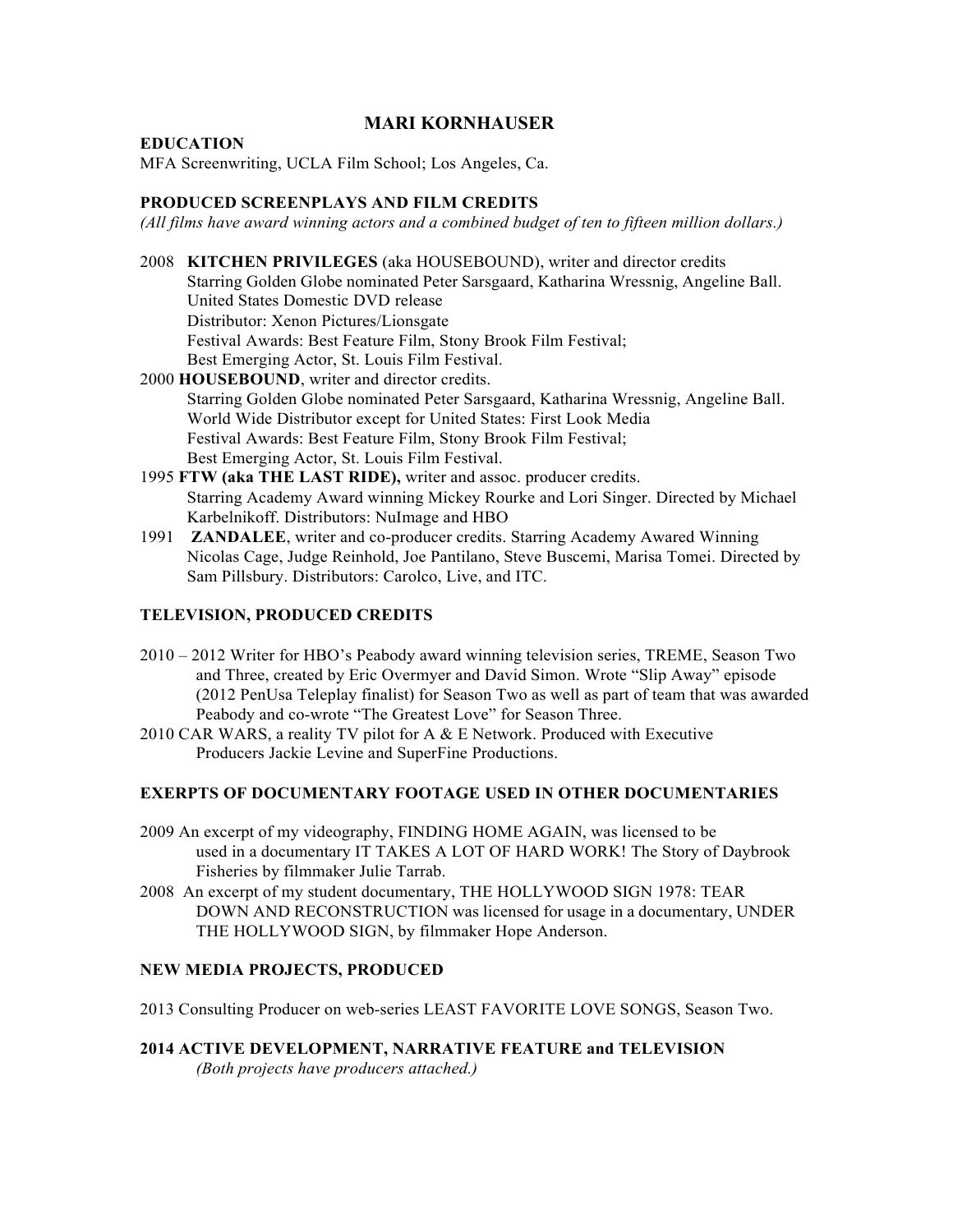Untitled microbudget feature, writer/director. Untitled one-hour television drama, creator/writer/executive producer

### **EMPLOYMENT (SELECTED), WORK FOR HIRE SCREENPLAYS**

- ANIMAL HOUR, re-write, based on the novel by Andrew Klavan. TriStar and Moving Pictures, Demi Moore, producers.
- HEADING WEST, re-write, based on the novel by Doris Betts. James Foley, director. Anthony Rufas Issacs, producer.
- MISS JULIE, adaptation, based on the play by August Strindberg. Co-writer with Lizzie Borden. Lizzie Borden, director. Rudy Langlais, producer. Merlin Productions, co-producers

**Member, Writer's Guild of America, West; University Film and Video Association (UFVA); Louisiana Women in Film and Television**

### **TEACHING, CURRENT POSITION**

August 2005 - present: LOUISIANA STATE UNIVERSITY, Baton Rouge, La. Professor, screenwriting, graduate and undergraduate levels. Started an internship program, placing students on film productions for academic credit as well as teaching cross discipline courses with Theatre: "Writing, Directing, and Acting for the Short Film" and "Writing a Web Series." As one of the founders of the MHI AVATAR GROUP, helped to create a new digital media AVATAR minor housed in both Engineering and Art. Am also a member of FMA faculty.

## **CONFERENCES & FILM FESTIVALS (Selected)**

- 2014 October 16 Panelist on TREME panel for Western Washington University.
- 2013 November 2, Speaker at b3 Biennial, Expanded Narration, Frankfurt, Germany. October 15-17 Juror for Louisiana Feature Film, New Orleans Film Festival.
- 2012 October 25, Panelist on HBO TREME DISCUSSION, American Folklore Society Conference, New Orleans. September 28 Panelist on BEING A WORKING SCREENWRITER, Louisiana Actor's Expo, New Orleans.
- 2008 October 11 The 19<sup>th</sup> Annual New Orleans Film Festival, panelist on Screenwriting.
- 2007 March 28 April 1 The 21st Annual Tennessee Williams/New Orleans Literary Festival, Led a master class with novelist/screenwriter Barry Gifford.
- 2006 May 23-26 Invited to Lisbon, Portugal by the Universidada Lusofona to participate in their "Telling and Writing Stories, Reshaping Cinema's Future". An international conference, with filmmakers from around the world participating, I led a 2 day workshop in advanced screenwriting that included both university students and professionals from the Lisbon film and television community.
- 2006 October 14-15 The  $17<sup>th</sup>$  Annual New Orleans Film Festival. A ten-minute excerpt of my videography FINDING HOME AGAIN played in the "Shooting Katrina " Program at the Festival. I also was a panelist on two panels, "Shooting Katrina" Panel Discussion, and "Indie Films, Professional Actors" Panel Discussion.
- 2005 1997 Panelist on Screenwriting panel at the Words and Music Festival, New Orleans, La.
- 2000 Toured the independent festival circuit with HOUSEBOUND, screening at such festivals as SXSW, Woodstock International Festival, The Stonybrook Film Festival, The St. Louis International Festival, The Memphis Forum, The Montreal International Festival, and the Hamburg International Festival, among others.